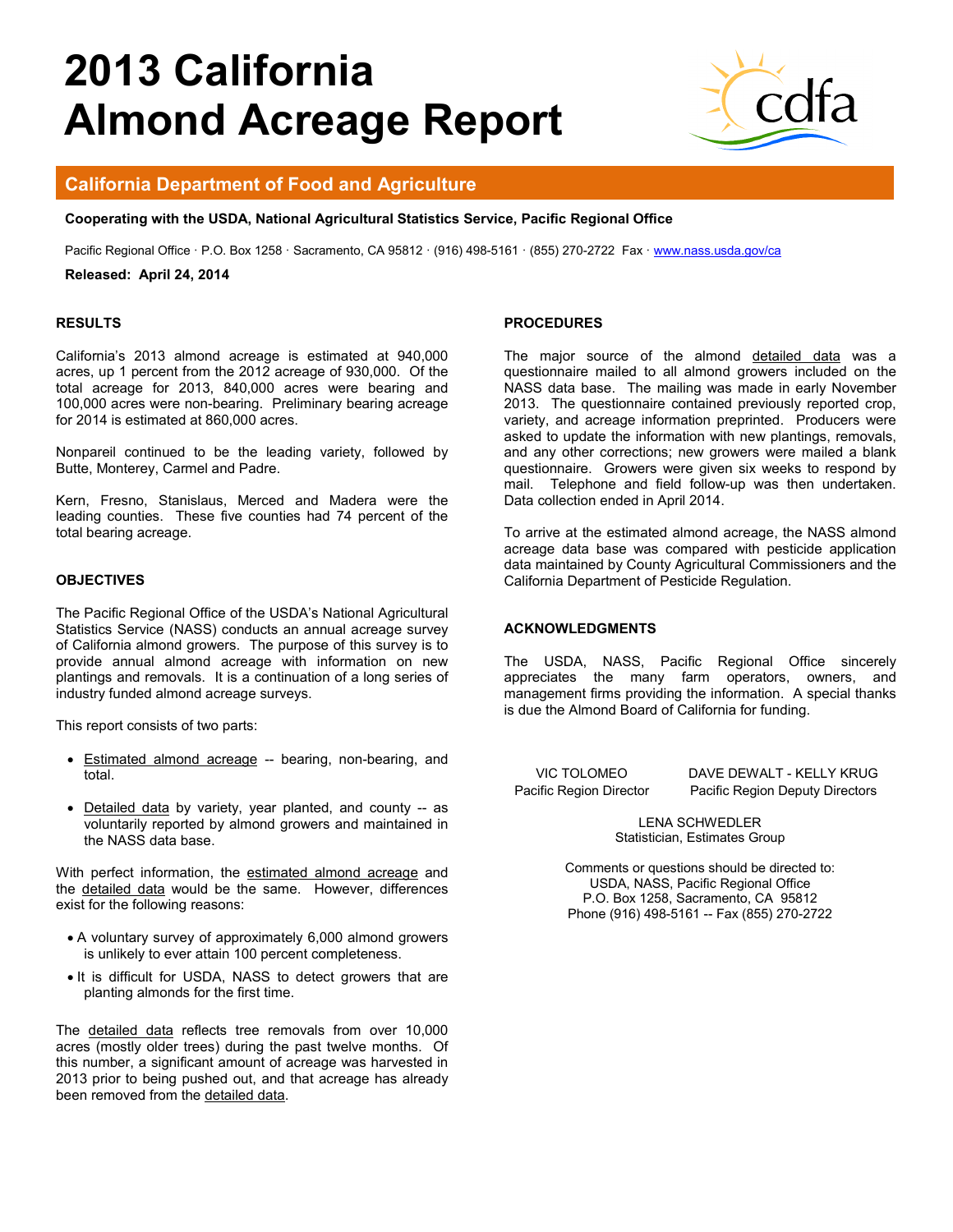| County             | 1984 &<br>Earlier | 1985        | 1986           | 1987        | 1988           | 1989        | 1990           | 1991  | 1992         | 1993        | 1994        | 1995        | 1996     | 1997     | 1998         | 1999        |
|--------------------|-------------------|-------------|----------------|-------------|----------------|-------------|----------------|-------|--------------|-------------|-------------|-------------|----------|----------|--------------|-------------|
| Amador             | 0                 | $\mathbf 0$ | 0              | $\mathbf 0$ | $\mathbf 0$    | $\mathbf 0$ | $\mathbf 0$    | 0     | $\mathbf 0$  | $\mathbf 0$ | $\mathbf 0$ | $\mathbf 0$ | 0        | 0        | $\mathbf 0$  | 0           |
| <b>Butte</b>       | 4,347             | 280         | 316            | 149         | 479            | 273         | 700            | 431   | 995          | 546         | 1,046       | 1,847       | 2,803    | 1,580    | 1,809        | 1,162       |
| Calaveras          | 10                | $\Omega$    | 0              | $\mathbf 0$ | $\mathbf 0$    | $\mathbf 0$ | $\Omega$       | 0     | $\mathbf 0$  | 0           | 0           | 0           | 0        | 0        | $\mathbf{0}$ | $\mathbf 0$ |
| Colusa             | 1,869             | 285         | 91             | 184         | 201            | 630         | 915            | 127   | 138          | 493         | 1,634       | 1,200       | 806      | 1,408    | 2,141        | 1,677       |
| Contra Costa       | 12                | $\mathbf 0$ | 0              | $\mathbf 0$ | $\mathbf 0$    | $\mathbf 0$ | $\mathbf 0$    | 0     | $\mathbf 0$  | 0           | $\mathbf 0$ | $\mathbf 0$ | 0        | 0        | $\mathbf 0$  | 3           |
| Fresno             | 3,487             | 470         | 577            | 986         | 744            | 871         | 4,564          | 735   | 995          | 2,028       | 2,980       | 4,626       | 4,035    | 5,947    | 4,651        | 6,090       |
| Glenn              | 1,606             | 38          | 13             | 90          | 85             | 348         | 326            | 306   | 169          | 692         | 2,299       | 2,740       | 1,857    | 879      | 3,500        | 3,030       |
| Kern               | 2,021             | 18          | 133            | 361         | 980            | 1,225       | 1,967          | 1,222 | 939          | 4,811       | 5,429       | 6,962       | 7,835    | 10,426   | 15,550       | 10,750      |
| Kings              | 24                | 0           | $\overline{7}$ | 19          | $\overline{4}$ | 17          | $\Omega$       | 451   | $\mathbf 0$  | 111         | 41          | 162         | 110      | 91       | 1,387        | 128         |
| Lake               |                   | 0           | 0              | 0           | 0              | $\mathbf 0$ | $\Omega$       | 0     | 0            | 0           | 0           | 0           | 0        | $\Omega$ | $\Omega$     | 0           |
| Los Angeles        | 3                 | $\Omega$    | 0              | $\mathbf 0$ | $\Omega$       | $\Omega$    | $\Omega$       | 0     | $\mathbf{0}$ | $\Omega$    | 0           | $\Omega$    | $\Omega$ | $\Omega$ | $\Omega$     | $\Omega$    |
| Madera             | 5,832             | 862         | 840            | 571         | 932            | 1,173       | 1,465          | 1,231 | 714          | 1,439       | 2,811       | 2,674       | 3,137    | 3,754    | 3,097        | 1,569       |
| Merced             | 12,125            | 1.498       | 569            | 1,100       | 1.708          | 2,047       | 2,475          | 2,116 | 2,187        | 1,738       | 4,335       | 4,622       | 4,161    | 5,904    | 4,998        | 3,724       |
| Placer             | 11                | 0           | 0              | 0           | 0              | $\mathbf 0$ | 0              | 0     | 0            | 0           | $\mathbf 0$ | 0           | 0        | 0        | 7            | $\mathbf 0$ |
| Riverside          | 0                 | 0           | 0              | 0           | $\Omega$       | $\Omega$    | $\Omega$       | U     | $\Omega$     | $\Omega$    | U           | O           | $\Omega$ | O        | ∩            | 0           |
| Sacramento         | 8                 | 0           | 0              | 0           | $\Omega$       | $\Omega$    | $\Omega$       | 0     | $\Omega$     | $\Omega$    | 0           | 0           | 0        | O        |              | 0           |
| San Benito         |                   | 0           | 0              | $\Omega$    | $\Omega$       | $\Omega$    | 0              | 0     | $\Omega$     | $\Omega$    | $\mathbf 0$ | $\Omega$    | 0        | 0        | $\Omega$     | $\Omega$    |
| San Joaquin        | 4,129             | 371         | 223            | 445         | 537            | 559         | 1,000          | 431   | 806          | 1,148       | 1,144       | 1,523       | 1,808    | 1,212    | 1,776        | 1,627       |
| San Luis Obisp     | 806               | 12          | 0              | $\mathbf 0$ | 3              | $\mathbf 0$ | $\overline{2}$ | 0     | $\Omega$     | $\Omega$    | $\mathbf 0$ | $\Omega$    | 0        | $\Omega$ | $\Omega$     | $\Omega$    |
| Santa Clara        | 0                 | 0           | 0              | $\Omega$    | $\Omega$       | $\Omega$    | 20             | 0     | 0            | $\mathbf 0$ | $\Omega$    | $\Omega$    | 0        | O        |              | 0           |
| Santa Cruz         | 2                 | 0           | 0              | 0           | $\Omega$       | $\mathbf 0$ | 0              | 0     | 0            | $\Omega$    | $\Omega$    | $\Omega$    | U        | ∩        |              | 0           |
| Shasta             | 0                 | 0           | 0              | $\mathbf 0$ | $\Omega$       | $\mathbf 0$ | 0              | 0     | 0            | $\Omega$    | 0           | $\Omega$    | $\Omega$ | 0        | $\Omega$     | 0           |
| Solano             | 275               | 14          | 0              | 5           | 40             | $\Omega$    | $\Omega$       | 0     | $\Omega$     | $\Omega$    | 35          | 151         | 113      | 152      | 166          | 193         |
| Stanislaus         | 7,936             | 1.062       | 603            | 736         | 1.558          | 1.299       | 2.437          | 2,102 | 2,777        | 2,294       | 4,939       | 4,925       | 3,441    | 5,177    | 5,928        | 4,337       |
| Sutter             | 607               | 44          | 110            | 54          | 14             | 49          | 16             | 86    | 37           | 108         | 107         | 98          | 129      | 336      | 436          | 217         |
| Tehama             | 1,040             | 69          | 39             | 206         | 29             | 50          | $\mathbf 0$    | 74    | 11           | 230         | 259         | 292         | 538      | 253      | 638          | 431         |
| Tulare             | 721               | 20          | 0              | 38          | 104            | 165         | 45             | 312   | 574          | 367         | 534         | 778         | 990      | 862      | 695          | 1,138       |
| Yolo               | 1,878             | 20          | 11             | 39          | 216            | 52          | 28             | 34    | 55           | 101         | 52          | 245         | 408      | 344      | 286          | 290         |
| Yuba               | 61                | 0           | 0              | 1           | 8              | -1          | $\mathbf 0$    | 54    | 3            | 0           | 0           | $\mathbf 0$ | 144      | 0        | 83           | 93          |
| <b>State Total</b> | 48,809            | 5,063       | 3,531          | 4,985       | 7,642          | 8,758       | 15,961         | 9,711 | 10,399       | 16,103      | 27,643      | 32,845      | 32,317   | 38,325   | 47,148       | 36,457      |

**2013 ALMOND ACREAGE BY COUNTY, BY YEAR PLANTED a/** 

a/ Totals may not add due to rounding.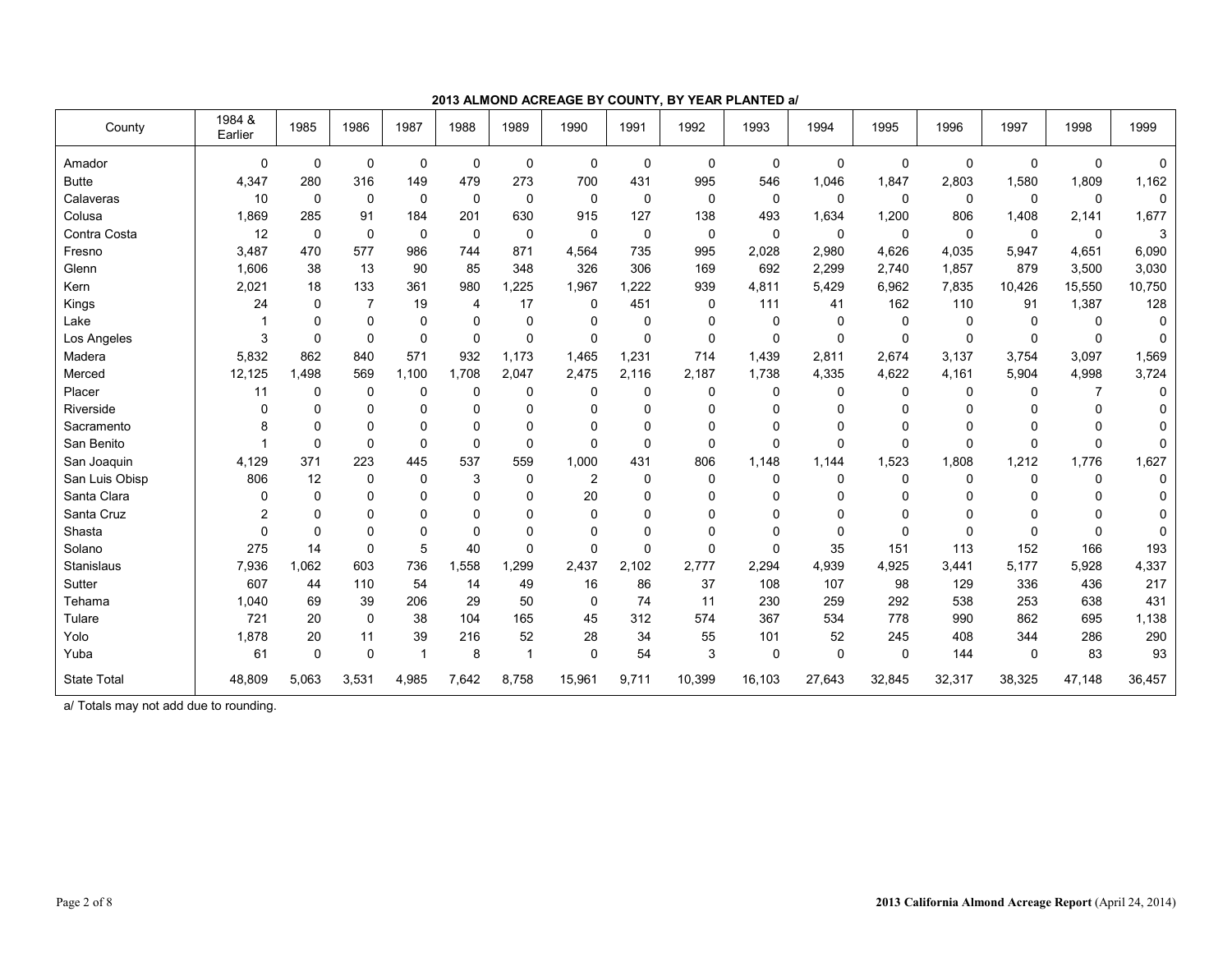|                    |                         |             |              |             |             |          |             |          |             |             |          |              |              |              |         | Acres Standing in 2013 b/ |                |
|--------------------|-------------------------|-------------|--------------|-------------|-------------|----------|-------------|----------|-------------|-------------|----------|--------------|--------------|--------------|---------|---------------------------|----------------|
| County             | 2000                    | 2001        | 2002         | 2003        | 2004        | 2005     | 2006        | 2007     | 2008        | 2009        | 2010     | 2011         | 2012         | 2013         | Bearing | Non-<br>Bearing           | Total          |
| Amador             | $\Omega$                | 0           | 12           | $\mathbf 0$ | 0           | $\Omega$ | $\Omega$    | 0        | $\Omega$    | $\mathbf 0$ | 0        | $\mathbf{0}$ | $\bf{0}$     | $\mathbf 0$  | 12      | $\mathbf 0$               | 12             |
| <b>Butte</b>       | 1,668                   | 958         | 676          | 883         | 1,349       | 1,402    | 1,419       | 517      | 513         | 1,104       | 1,348    | 850          | 743          | 234          | 30,600  | 1,828                     | 32,428         |
| Calaveras          | $\Omega$                | $\Omega$    | $\mathbf 0$  | $\Omega$    | $\Omega$    | $\Omega$ | $\mathbf 0$ | 0        | $\Omega$    | $\mathbf 0$ | 0        | $\mathbf{0}$ | $\mathbf 0$  | $\mathbf{0}$ | 10      | $\mathbf{0}$              | 10             |
| Colusa             | 1,280                   | 1,637       | 654          | 2,023       | 2,611       | 3,700    | 2,780       | 1,629    | 601         | 2,083       | 933      | 1,902        | 886          | 247          | 33,728  | 3,035                     | 36,763         |
| Contra Costa       | $\overline{\mathbf{1}}$ | $\mathbf 0$ | $\mathbf 0$  | $\mathbf 0$ | $\mathbf 0$ | $\Omega$ | -1          | 0        | 0           | 0           | 0        | $\bf{0}$     | $\mathbf{0}$ | $\mathbf{0}$ | 17      | $\mathbf{0}$              | 17             |
| Fresno             | 4.959                   | 4.174       | 3,452        | 4.431       | 7,523       | 11,956   | 11,556      | 5,197    | 3,935       | 3,092       | 3,413    | 4,148        | 2,992        | 1,553        | 107,474 | 8,693                     | 116,167        |
| Glenn              | 1,840                   | 1,548       | 975          | 793         | 1,981       | 1,430    | 3,142       | 1,030    | 1,119       | 1,666       | 730      | 677          | 678          | 214          | 34,229  | 1,569                     | 35,798         |
| Kern               | 4,184                   | 1,837       | 1.666        | 1.971       | 12,677      | 20,742   | 14,136      | 4,107    | 5,540       | 3,166       | 3,108    | 4,043        | 1,219        | 1,194        | 143,760 | 6,456                     | 150,215        |
| Kings              | 145                     | 638         | 36           | 18          | 449         | 759      | 1,482       | 268      | 699         | 740         | 518      | 201          | 59           | 74           | 8,303   | 334                       | 8,637          |
| Lake               | 0                       | 0           | 0            | $\mathbf 0$ | $\mathbf 0$ | 0        | $\mathbf 0$ | 0        | 0           | 0           | 0        | $\bf{0}$     | $\mathbf{0}$ | 0            |         | $\bf{0}$                  |                |
| Los Angeles        | $\Omega$                | $\mathbf 0$ | $\mathbf 0$  | $\mathbf 0$ | 0           | $\Omega$ | $\mathbf 0$ | 0        | $\mathbf 0$ | $\mathbf 0$ | 0        | $\mathbf{0}$ | $\mathbf 0$  | $\mathbf{0}$ | 3       | $\bf{0}$                  | 3              |
| Madera             | 1,419                   | 2.136       | 1,367        | 2.761       | 4,954       | 4,504    | 5,984       | 5,831    | 5,472       | 5,789       | 2,948    | 2,371        | 2,173        | 1,900        | 75,265  | 6,444                     | 81,708         |
| Merced             | 3.872                   | 2.619       | 2.783        | 3.432       | 5.654       | 6.463    | 4,918       | 4,730    | 4,090       | 2,584       | 2,414    | 1,415        | 1,071        | 1,397        | 98,867  | 3,883                     | 102,749        |
| Placer             | 0                       | $\mathbf 0$ | 0            | 0           | $\Omega$    | $\Omega$ | $\Omega$    | 0        | 0           | $\mathbf 0$ | 0        | 22           | $\bf{0}$     | $\bf{0}$     | 18      | 22                        | 41             |
| Riverside          | 0                       | $\Omega$    | $\Omega$     | $\Omega$    | $\Omega$    | $\Omega$ | $\Omega$    | $\Omega$ | 230         | $\Omega$    | 0        | $\bf{0}$     | $\bf{0}$     | $\mathbf{0}$ | 230     | $\mathbf{0}$              | 230            |
| Sacramento         | 0                       | $\mathbf 0$ | $\mathbf 0$  | $\Omega$    | $\mathbf 0$ | 0        | $\Omega$    | 0        | $\Omega$    | $\Omega$    | 0        | $\bf{0}$     | $\bf{0}$     | $\mathbf{0}$ | 8       |                           | 8              |
| San Benito         | $\Omega$                | $\mathbf 0$ | $\mathbf 0$  | $\mathbf 0$ | $\mathbf 0$ | $\Omega$ | $\mathbf 0$ | 0        | $\mathbf 0$ | $\mathbf 0$ | 0        | $\bf{0}$     | $\mathbf 0$  | 0            |         | $\Omega$                  |                |
| San Joaquin        | 1.687                   | 1,221       | 1,075        | 1.192       | 1,572       | 1.860    | 1,388       | 1,549    | .627<br>1   | 1,089       | 1,017    | 1,577        | 1,351        | 1,144        | 34,016  | 4,071                     | 38,087         |
| San Luis Obisp     | 0                       | 0           | $\mathbf 0$  | 0           | 5           | 0        | 0           | 0        | 0           | 0           | 0        | $\mathbf 0$  | 150          | $\mathbf{0}$ | 829     | 150                       | 979            |
| Santa Clara        | 0                       | $\Omega$    | $\mathbf{0}$ | $\Omega$    | $\Omega$    | $\Omega$ | $\Omega$    | U        | 47          | $\Omega$    | 0        | $\Omega$     | $\bf{0}$     | 0            | 67      | $\mathbf{0}$              | 67             |
| Santa Cruz         | $\Omega$                | $\Omega$    | $\Omega$     | $\Omega$    | $\Omega$    | $\Omega$ | $\Omega$    | U        | $\Omega$    | $\Omega$    | $\Omega$ | $\Omega$     | $\Omega$     | $\mathbf{0}$ | 2       |                           | $\overline{2}$ |
| Shasta             | 0                       | $\mathbf 0$ | $\mathbf 0$  | 1           | $\Omega$    | $\Omega$ | $\Omega$    | $\Omega$ | $\Omega$    | $\Omega$    | 0        | $\Omega$     | $\bf{0}$     | 0            | 1       | $\bf{0}$                  |                |
| Solano             | 196                     | 84          | 159          | 33          | 34          | 247      | 296         | 57       | $\Omega$    | 144         | 51       | 51           | $\mathbf{0}$ | 192          | 2,445   | 243                       | 2,688          |
| <b>Stanislaus</b>  | 3,356                   | 2.834       | 4,171        | 2,402       | 4,825       | 9,411    | 5,103       | 3,469    | 5,431       | 3,729       | 3,389    | 3,151        | 2,688        | 2,218        | 99,668  | 8,057                     | 107,726        |
| Sutter             | 154                     | 117         | 87           | 73          | 195         | 435      | 442         | 178      | 89          | 57          | 284      | 119          | 49           | 17           | 4,558   | 184                       | 4,742          |
| Tehama             | 306                     | 190         | 387          | 449         | 514         | 356      | 318         | 158      | 130         | 272         | 524      | 102          | 139          | 18           | 7,762   | 259                       | 8,021          |
| Tulare             | 900                     | 351         | 593          | 718         | 1,085       | 3,273    | 2.499       | 1,378    | 1.498       | 962         | 2,443    | 898          | 968          | 486          | 23,042  | 2,352                     | 25,394         |
| Yolo               | 229                     | 271         | 197          | 160         | 1,162       | 444      | 509         | 420      | 431         | 404         | 494      | 730          | 500          | 218          | 8,778   | 1,448                     | 10,226         |
| Yuba               | $\mathbf 0$             | 27          | 67           | 0           | 6           | 0        | 165         | 0        | 19          | $\mathbf 0$ | 8        | 30           | $\mathbf{0}$ | $\bf{0}$     | 739     | 30                        | 769            |
| <b>State Total</b> | 26,196                  | 20,642      | 18,354       | 21,340      | 46,597      | 66,981   | 56,138      | 30,518   | 31,470      | 26,879      | 23,623   | 22,287       | 15,665       | 11,105       | 714,434 | 49,057                    | 763,490        |

**2013 ALMOND ACREAGE BY COUNTY, BY YEAR PLANTED (Continued) a/** 

a/ Totals may not add due to rounding.

b/ Shaded/bold area represents non-bearing year, 2011-2013.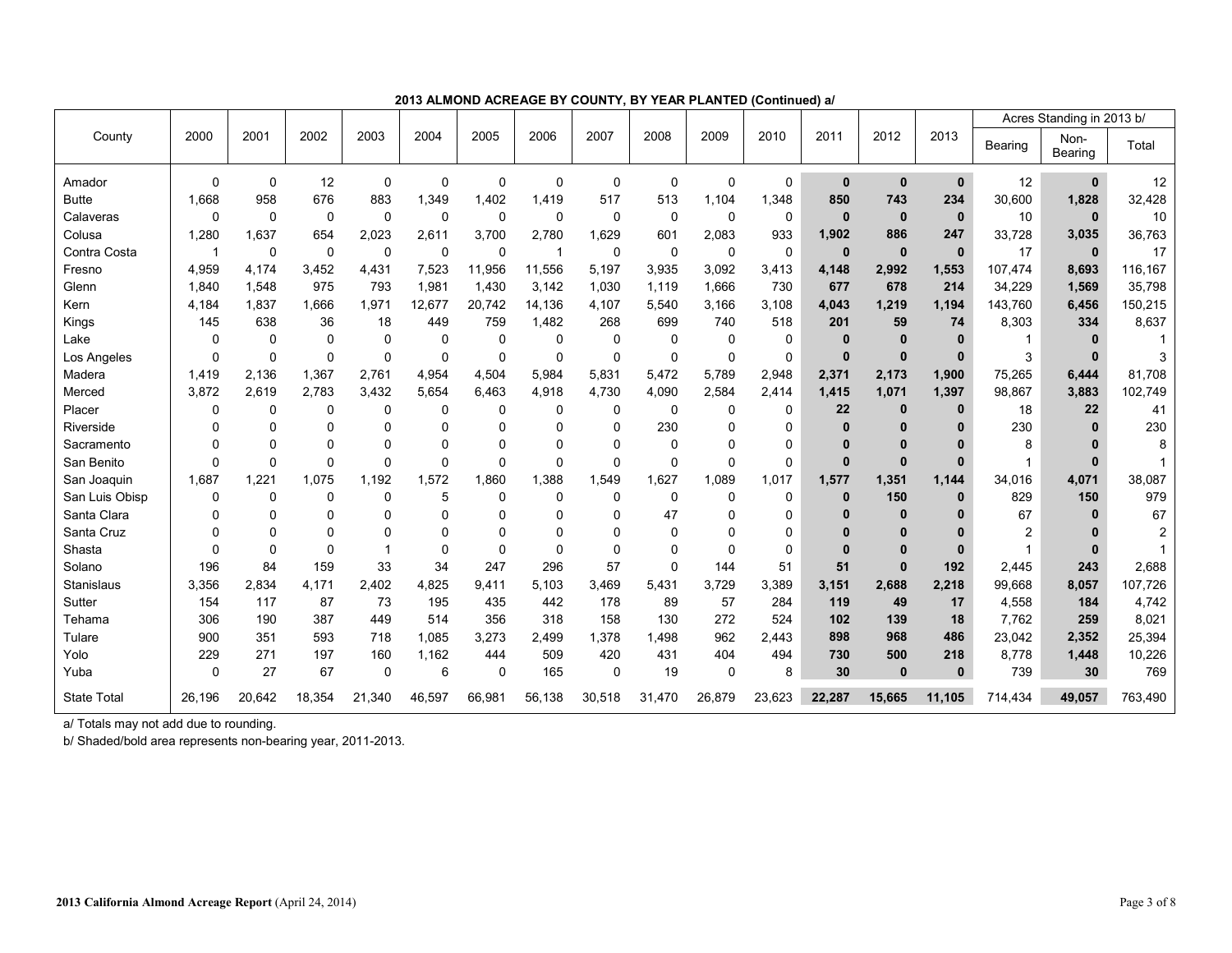| Variety              | 1984 &<br>Earlier | 1985        | 1986           | 1987           | 1988           | 1989        | 1990           | 1991           | 1992           | 1993        | 1994           | 1995         | 1996           | 1997           | 1998         | 1999           |
|----------------------|-------------------|-------------|----------------|----------------|----------------|-------------|----------------|----------------|----------------|-------------|----------------|--------------|----------------|----------------|--------------|----------------|
| Aldrich              | 54                | 5           | 13             | 18             | $\overline{7}$ | 44          | 24             | 69             | 129            | 228         | 542            | 838          | 891            | 909            | 1,412        | 959            |
| <b>Butte</b>         | 1,158             | 195         | 171            | 466            | 709            | 804         | 1,768          | 1,509          | 1,245          | 2,288       | 4,115          | 6,387        | 6,153          | 7,501          | 8,598        | 5,497          |
| Carmel               | 10,564            | 1,522       | 1,119          | 1,286          | 2,027          | 2,285       | 3,792          | 2,070          | 2,105          | 2,721       | 3,770          | 3,557        | 3,699          | 4,183          | 5,085        | 2,630          |
| Carrions             | 83                | $\mathbf 0$ | $\mathbf 0$    | 3              | $\overline{7}$ | 12          | 21             | 8              | 30             | 3           | -1             | 4            | 10             | 0              | 35           | 11             |
| <b>Drake</b>         | 125               | $\mathbf 0$ | $\overline{7}$ | 0              | $\overline{c}$ | 0           | 17             | 0              | $\mathbf 0$    | $\mathbf 0$ | 0              | 0            | 3              | 0              | 6            | $\mathbf 0$    |
| <b>Early Mission</b> | 32                | $\mathbf 0$ | $\mathbf 0$    | 0              | 12             | $\mathbf 0$ | 9              | $\mathbf 0$    | 0              | $\mathbf 0$ | 4              | 0            | 19             | $\Omega$       | 2            | 0              |
| Fritz                | 729               | 372         | 184            | 223            | 312            | 284         | 538            | 298            | 275            | 700         | 1,308          | 1,191        | 1,581          | 2,012          | 1,883        | 2,166          |
| Harvey               | 107               | $\pmb{0}$   | 0              | 0              | 0              | 5           | 5              | 0              | 0              | $\mathbf 0$ | 0              | 0            | $\mathbf 0$    | $\mathbf 0$    | $\mathbf 0$  | 0              |
| Hashem               | 3                 | 27          | 0              | 0              | $\Omega$       | 33          | 18             | 0              | $\Omega$       | $\mathbf 0$ | 0              | 51           | 37             | 74             | 19           | 0              |
| <b>Jeffries</b>      | 42                | $\mathbf 0$ | 0              | 33             | $\mathbf 0$    | $\mathbf 0$ | $\overline{4}$ | 0              | 0              | $\mathbf 0$ | $\mathbf 0$    | 0            | $\Omega$       | $\Omega$       | $\mathbf 0$  | $\pmb{0}$      |
| Kapareil             | 13                | $\mathbf 0$ | 0              | 0              | 0              | $\mathbf 0$ | 0              | 50             | 0              | 60          | 101            | 76           | 0              | 12             | 10           | $\pmb{0}$      |
| Le Grand             | 130               | $\mathbf 0$ | $\mathbf 0$    | 0              | $\mathbf 0$    | $\mathbf 0$ | $\mathbf 0$    | 8              | $\mathbf 0$    | $\mathsf 0$ | 0              | 0            | $\mathbf 0$    | 0              | $\mathbf 0$  | $\pmb{0}$      |
| Livingston           | 8                 | $\mathbf 0$ | 0              | 10             | 48             | 18          | 70             | 78             | 21             | 13          | 135            | 178          | 171            | 323            | 464          | 243            |
| Merced               | 417               | $\mathbf 0$ | $\overline{1}$ | $\overline{1}$ | $\overline{1}$ | 17          | $\overline{4}$ | $\overline{1}$ | $\mathbf{1}$   | $\mathbf 0$ | 8              | 20           | 19             | 0              | $\mathbf{1}$ | $\overline{c}$ |
| Mono                 | 293               | $\mathbf 0$ | 26             | 23             | 5              | 20          | 21             | 32             | 0              | $\mathbf 0$ | 0              | $\pmb{0}$    | 15             | $\Omega$       | 10           | $\pmb{0}$      |
| Monterey             | 1,216             | 78          | 25             | 187            | 203            | 287         | 896            | 356            | 469            | 632         | 1,865          | 1,598        | 1,942          | 3,266          | 4,296        | 4,204          |
| Morley               | 6                 | $\mathbf 0$ | $\overline{1}$ | 0              | $\mathbf 0$    | $\mathbf 0$ | 0              | 52             | 20             | 15          | 63             | 119          | 39             | 0              | $\mathbf{1}$ | $\mathbf 0$    |
| $N-43$               | $\mathbf 0$       | $\pmb{0}$   | $\mathbf 0$    | 0              | $\mathbf 0$    | $\mathbf 0$ | $\mathbf 0$    | $\mathbf 0$    | $\mathbf 0$    | $\mathbf 0$ | $\mathbf 0$    | 0            | $\mathbf 0$    | $\Omega$       | $\mathbf 0$  | $\pmb{0}$      |
| Ne Plus Ultra        | 1,352             | 22          | 4              | 24             | 62             | 33          | 117            | 22             | 41             | 28          | 84             | 68           | 66             | 33             | 22           | 47             |
| Nonpareil            | 21,240            | 2,080       | 1,364          | 1,688          | 2,510          | 3,216       | 5,567          | 3,367          | 3,815          | 5,970       | 10,054         | 10,623       | 10,876         | 12,015         | 14,784       | 13,026         |
| Norman               | 28                | $\mathbf 0$ | $\mathbf 0$    | 25             | $\mathbf 0$    | 11          | 0              | 0              | $\mathbf 0$    | 8           | $\mathbf 0$    | $\mathbf 0$  | $\mathbf 0$    | $\overline{4}$ | $\mathbf 0$  | $\pmb{0}$      |
| Padre                | 88                | 29          | 52             | 186            | 186            | 316         | 898            | 738            | 465            | 1,008       | 2,085          | 3,757        | 3,397          | 3,988          | 5.889        | 3,852          |
| Peerless             | 1.667             | 151         | 91             | 63             | 79             | 123         | 120            | 59             | 98             | 99          | 230            | 322          | 236            | 88             | 147          | 302            |
| <b>Price Cluster</b> | 3,695             | 361         | 224            | 279            | 357            | 504         | 662            | 300            | 532            | 485         | 421            | 509          | 413            | 454            | 908          | 441            |
| Ruby                 | 782               | 37          | 81             | 101            | 383            | 95          | 95             | 69             | 63             | 68          | 92             | 69           | 44             | 248            | 148          | 19             |
| Sauret #1            | 36                | $\mathbf 0$ | $\mathbf 0$    | 0              | $\overline{c}$ | $\mathbf 0$ | $\mathbf 0$    | $\overline{1}$ | $\overline{c}$ | 5           | 5              | 0            | $\overline{1}$ | 29             | $\mathbf 0$  | $\pmb{0}$      |
| Sauret #2            | 57                | $\mathbf 0$ | $\mathbf 0$    | 0              | $\mathbf 0$    | $\mathbf 0$ | $\overline{2}$ | $\overline{1}$ | 0              | $\mathbf 0$ | $\overline{4}$ | $\mathbf 0$  | $\overline{c}$ | $\Omega$       | $\mathbf 0$  | $\overline{2}$ |
| Savana               | $\overline{7}$    | $\mathbf 0$ | $\mathbf{3}$   | 0              | 0              | $\mathbf 0$ | $\mathbf 0$    | 52             | 20             | 15          | 43             | 118          | 49             | $\mathbf 0$    | $\mathbf 0$  | $\pmb{0}$      |
| Sonora               | 59                | 14          | $\overline{1}$ | 27             | 117            | 352         | 520            | 143            | 445            | 887         | 1,475          | 1,737        | 1,401          | 936            | 1,550        | 1,670          |
| Texas/Mission        | 3,419             | 142         | 145            | 215            | 477            | 157         | 337            | 319            | 216            | 555         | 694            | 1,014        | 774            | 1,159          | 755          | 329            |
| Thompson             | 704               | 14          | $\mathbf 0$    | 41             | 20             | 6           | $\Omega$       | $\Omega$       | 0              | 2           | 9              | $\mathbf{1}$ | 20             | $\Omega$       | $\mathbf 0$  | $\pmb{0}$      |
| Tokovo               | 92                | $\mathbf 0$ | $\Omega$       | 21             | 6              | 29          | $\Omega$       | $\Omega$       | $\mathbf 0$    | $\mathbf 0$ | 3              | 0            | 10             | 20             | 79           | $\mathbf 0$    |
| Wood Colony          | 33                | 2           | 10             | 15             | 80             | 79          | 298            | 64             | 313            | 265         | 404            | 433          | 383            | 901            | 672          | 684            |
| Yosemite             | 123               | $\mathbf 0$ | $\mathbf 0$    | $\mathbf 0$    | $\mathbf 0$    | $\mathbf 0$ | $\mathbf 0$    | $\Omega$       | 0              | $\mathbf 0$ | 0              | 0            | $\mathbf 0$    | 0              | 5            | $\mathbf 0$    |
| All Others           | 449               | 13          | 9              | 52             | 33             | 29          | 158            | 44             | 96             | 49          | 132            | 177          | 66             | 172            | 369          | 374            |
| <b>State Total</b>   | 48.809            | 5,063       | 3,531          | 4,985          | 7.642          | 8.758       | 15,961         | 9,711          | 10,399         | 16.103      | 27.643         | 32,845       | 32,317         | 38,325         | 47.148       | 36.457         |

#### **ALMOND ACREAGE AS OF 2013 -- VARIETIES AND AGE GROUPS -- STATE SUMMARY ACREAGE PLANTED DURING YEARS SHOWN AND STANDING IN 2013 a/**

a/ Totals may not add due to rounding.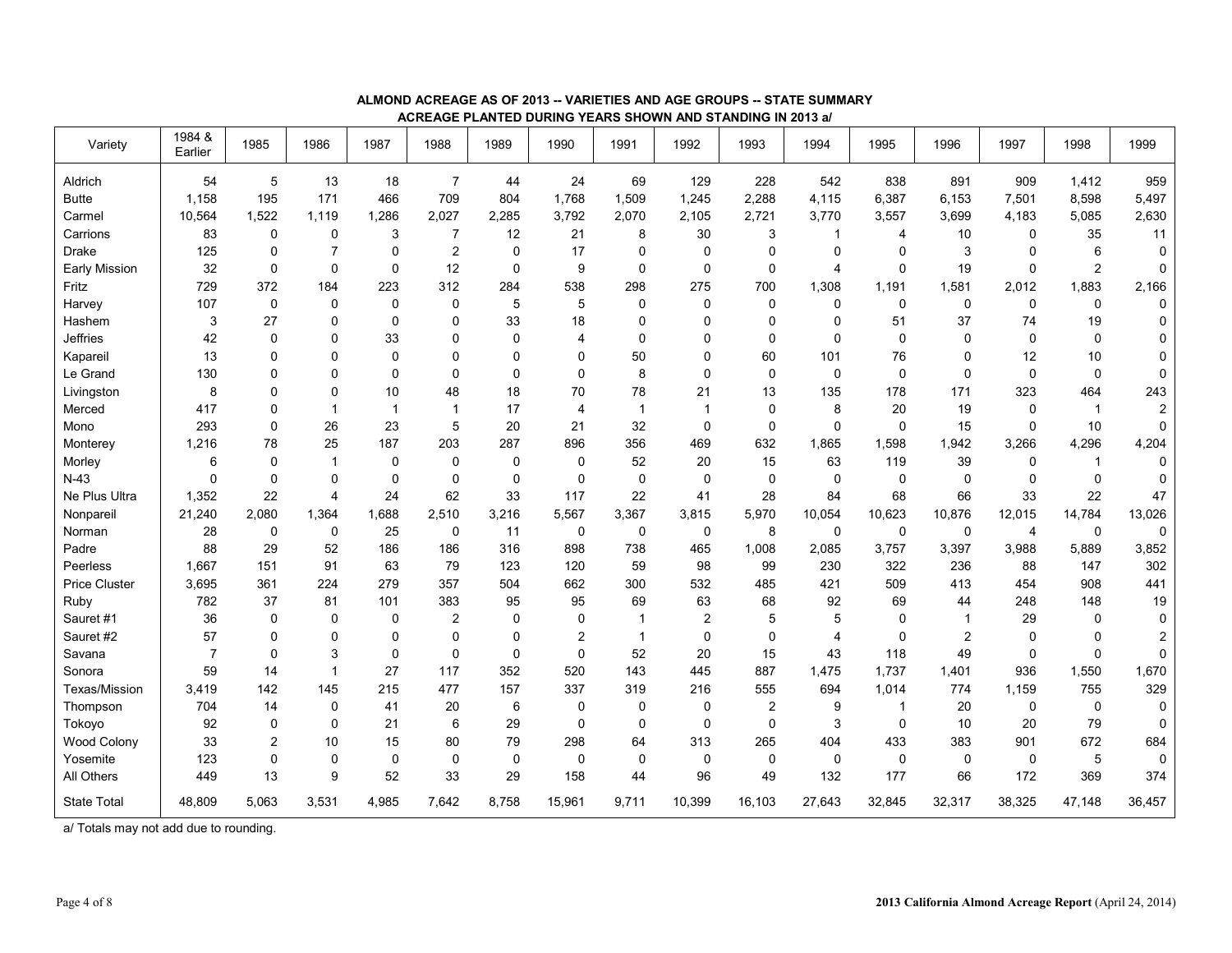|                      |                |              |                |                |             |              |              |                |                |             |                     |                |                         |              |         | Acres Standing in 2013 b/ |         |
|----------------------|----------------|--------------|----------------|----------------|-------------|--------------|--------------|----------------|----------------|-------------|---------------------|----------------|-------------------------|--------------|---------|---------------------------|---------|
| Variety              | 2000           | 2001         | 2002           | 2003           | 2004        | 2005         | 2006         | 2007           | 2008           | 2009        | 2010                | 2011           | 2012                    | 2013         | Bearing | Non-<br>Bearing           | Total   |
| Aldrich              | 986            | 590          | 447            | 527            | 1,719       | 2,218        | 1,378        | 494            | 933            | 1,140       | 1,177               | 1,062          | 959                     | 543          | 17,750  | 2,564                     | 20,314  |
| <b>Butte</b>         | 3,969          | 2,023        | 1,216          | 1,360          | 3,735       | 7,978        | 7,946        | 4,475          | 3,860          | 1,620       | 568                 | 396            | 318                     | 339          | 87,310  | 1,053                     | 88,363  |
| Carmel               | 3,097          | 3,074        | 2,530          | 2,957          | 4,704       | 3,951        | 2,938        | 1,809          | 1,467          | 1,798       | 1,416               | 1,018          | 879                     | 555          | 82,158  | 2,452                     | 84,610  |
| Carrions             | 0              | 0            | $\mathbf 0$    | 0              | 0           | 40           | 0            | $\mathbf 0$    | 5              | $\mathbf 0$ | 0                   | $\mathbf{0}$   | $\mathbf{0}$            | $\bf{0}$     | 272     | $\mathbf 0$               | 272     |
| <b>Drake</b>         | $\Omega$       | 0            | $\Omega$       | 0              | $\Omega$    | $\Omega$     | $\Omega$     | $\Omega$       | $\Omega$       | $\mathbf 0$ | 0                   | $\mathbf{0}$   | $\mathbf{0}$            | $\mathbf{0}$ | 160     | $\bf{0}$                  | 160     |
| Early Mission        | 0              | 0            | $\mathbf 0$    | 0              | 0           | $\mathbf 0$  | 0            | $\mathbf 0$    | $\mathbf 0$    | $\mathbf 0$ | $\mathbf 0$         | $\mathbf{0}$   | $\mathbf{0}$            | $\mathbf 0$  | 78      | $\mathbf{0}$              | 78      |
| Fritz                | 1,135          | 1,095        | 852            | 1,506          | 3,350       | 4,848        | 3,740        | 2,504          | 1,578          | 1,225       | 1,256               | 858            | 297                     | 352          | 37,142  | 1,507                     | 38,649  |
| Harvey               | 0              | 0            | $\mathbf 0$    | $\mathbf 0$    | 0           | $\mathbf 0$  | 0            | 3              | $\mathbf 0$    | $\mathbf 0$ | $\mathbf 0$         | $\mathbf{0}$   | $\pmb{0}$               | $\mathbf 0$  | 120     | $\mathbf{0}$              | 120     |
| Hashem               | 0              | $\Omega$     | $\Omega$       | 0              | 40          | 22           | 12           | O              | $\Omega$       | $\Omega$    | $\mathbf 0$         | $\mathbf{0}$   | 20                      | 0            | 336     | 20                        | 356     |
| Jeffries             | $\mathbf{0}$   | 0            | $\mathbf 0$    | 0              | 0           | $\mathbf 0$  | $\Omega$     | O              | $\Omega$       | $\Omega$    | $\mathbf 0$         | $\bf{0}$       | $\bf{0}$                | 0            | 79      | $\mathbf{0}$              | 79      |
| Kapareil             | $\Omega$       | $\Omega$     | $\Omega$       | 0              | $\Omega$    | $\Omega$     | $\Omega$     | $\Omega$       | $\Omega$       | $\Omega$    | $\mathbf 0$         | $\Omega$       | $\Omega$                | $\mathbf{0}$ | 322     | $\mathbf{0}$              | 322     |
| Le Grand             | 0              | 0            | $\mathbf 0$    | 0              | $\Omega$    | $\mathbf 0$  | 0            | $\Omega$       | $\Omega$       | $\Omega$    | $\mathbf 0$         | $\Omega$       | $\bf{0}$                | 0            | 138     | $\bf{0}$                  | 138     |
| Livingston           | 57             | 35           | 29             | $\overline{7}$ | 38          | 40           | 112          | 100            | 214            | 5           | $\mathbf 0$         | $\Omega$       | $\bf{0}$                | 8            | 2,415   | 8                         | 2,424   |
| Merced               | 5              | 12           | $\mathbf 0$    | 6              | 0           | $\pmb{0}$    | 0            | $\mathbf 0$    | $\mathbf 0$    | 1           | 0                   | $\mathbf{0}$   | $\bf{0}$                | $\mathbf{0}$ | 516     | $\mathbf{0}$              | 516     |
| Mono                 | $\overline{4}$ | 21           | 466            | $\overline{1}$ | 125         | 25           | 67           | 36             | 89             | 5           | 9                   | 45             | 148                     | 56           | 1,292   | 249                       | 1,541   |
| Monterey             | 2.114          | 2,234        | 1,601          | 2.747          | 7,637       | 11,692       | 9,563        | 4,900          | 5,772          | 5,641       | 3,857               | 4,152          | 2,615                   | 1,706        | 79,278  | 8,473                     | 87,750  |
| Morley               | 50             | 26           | 9              | 23             | $\mathbf 0$ | $\mathbf 0$  | 0            | $\mathbf 0$    | $\mathbf 0$    | $\mathbf 0$ | 25                  | $\mathbf{0}$   | $\mathbf{0}$            | $\mathbf{0}$ | 449     | $\mathbf 0$               | 449     |
| $N-43$               | 94             | $\Omega$     | $\Omega$       | 0              | $\mathbf 0$ | 323          | 0            | 9              | $\mathbf 0$    | $\Omega$    | $\mathbf 0$         | $\mathbf{0}$   | $\mathbf{0}$            | $\mathbf{0}$ | 426     | $\bf{0}$                  | 426     |
| Ne Plus Ultra        | 46             | 4            | 15             | 6              | 43          | 6            | 18           | $\overline{2}$ | 58             | 60          | 236                 | 30             | 78                      | 63           | 2,515   | 172                       | 2,686   |
| Nonpareil            | 8,843          | 8,520        | 8,209          | 9,460          | 20,254      | 24,969       | 19,291       | 9,246          | 11,500         | 11,423      | 10,942              | 10,174         | 7,173                   | 4,567        | 264,853 | 21,913                    | 286,766 |
| Norman               | $\mathbf 0$    | 23           | $\mathbf 0$    | $\mathbf 0$    | 0           | $\mathbf 0$  | 0            | 18             | $\mathbf 0$    | $\mathbf 0$ | 10                  | $\mathbf 0$    | $\overline{\mathbf{2}}$ | $\mathbf{0}$ | 126     | $\overline{2}$            | 127     |
| Padre                | 2,531          | 1.081        | 791            | 791            | 2,126       | 6,499        | 6,867        | 4,030          | 2,966          | 1,070       | 546                 | 129            | 105                     | 145          | 56,232  | 379                       | 56,612  |
| Peerless             | 128            | 56           | 47             | 65             | 61          | 98           | 58           | 73             | 57             | 117         | 67                  | 134            | 78                      | 21           | 4,700   | 233                       | 4,933   |
| <b>Price Cluster</b> | 495            | 335          | 305            | 350            | 351         | 763          | 476          | 465            | 523            | 201         | 238                 | 366            | 89                      | 97           | 15,047  | 553                       | 15,599  |
| Ruby                 | 217            | 36           | 20             | 25             | 10          | $\mathbf 0$  | 5            | 9              | 0              | $\mathbf 0$ | 0                   | $\mathbf{0}$   | $\bf{0}$                | $\mathbf{0}$ | 2,714   | $\mathbf 0$               | 2,714   |
| Sauret #1            | 0              | 0            | $\mathbf 0$    | 0              | $\mathbf 0$ | $\mathbf 0$  | 0            | $\Omega$       | $\mathbf 0$    | $\mathbf 0$ | 0                   | $\bf{0}$       | $\bf{0}$                | 0            | 80      | 0                         | 80      |
| Sauret #2            | $\mathbf 0$    | 0            | $\mathbf 0$    | 0              | $\Omega$    | $\mathbf 0$  | $\Omega$     | $\Omega$       | $\mathbf 0$    | $\Omega$    | 0                   | $\bf{0}$       | $\bf{0}$                | $\mathbf{0}$ | 68      | $\bf{0}$                  | 68      |
| Savana               | 33             | 19           | 5              | 0              | $\mathbf 0$ | $\mathbf 0$  | 0            | $\mathbf 0$    | $\mathbf 0$    | $\mathbf 0$ | 0                   | $\mathbf{0}$   | $\bf{0}$                | $\mathbf{0}$ | 362     | $\mathbf{0}$              | 362     |
| Sonora               | 590            | 556          | 593            | 367            | 447         | 866          | 205          | 124            | 399            | 164         | 644                 | 427            | 296                     | 199          | 16,287  | 923                       | 17,210  |
| Texas/Mission        | 217            | 53           | 45             | 55             | 24          | 5            | 72           | 12             | $\overline{1}$ | 68          | 60                  | $\overline{2}$ | 5                       | $\mathbf 0$  | 11,317  | 8                         | 11,325  |
| Thompson             | 0              | $\mathbf{1}$ | $\overline{4}$ | $\mathbf 0$    | 0           | $\mathbf 0$  | $\mathbf{1}$ | $\Omega$       | $\Omega$       | 16          | $\mathbf 0$         | $\mathbf{0}$   | $\mathbf{0}$            | $\mathbf{0}$ | 838     | $\bf{0}$                  | 838     |
| Tokoyo               | 47             | 13           | $\mathbf 0$    | 5              | 31          | $\mathbf{3}$ | 3            | $\mathbf 0$    | $\mathbf 0$    | 0           | $\mathsf{O}\xspace$ | $\mathbf{0}$   | $\mathbf{0}$            | $\bf{0}$     | 361     | $\mathbf 0$               | 361     |
| Wood Colony          | 607            | 387          | 139            | 282            | 693         | 1,088        | 1,204        | 436            | 898            | 978         | 835                 | 1,444          | 1,078                   | 804          | 12,179  | 3,326                     | 15,505  |
| Yosemite             | 0              | 0            | $\mathbf 0$    | 0              | 0           | $\mathbf 0$  | 0            | $\mathbf 0$    | $\mathbf 0$    | $\mathbf 0$ | 0                   | $\mathbf{0}$   | $\mathbf{0}$            | $\mathbf{0}$ | 128     | $\mathbf{0}$              | 128     |
| All Others           | 934            | 450          | 1.033          | 802            | 1,210       | 1,548        | 2,182        | 1,774          | 1,152          | 1,347       | 1,735               | 2,051          | 1.526                   | 1.648        | 16,387  | 5,224                     | 21,611  |
| <b>State Total</b>   | 26,196         | 20,642       | 18,354         | 21,340         | 46,597      | 66,981       | 56,138       | 30,518         | 31,470         | 26,879      | 23,623              | 22,287         | 15,665                  | 11,105       | 714,434 | 49,057                    | 763,490 |

### **ALMOND ACREAGE AS OF 2013 -- VARIETIES AND AGE GROUPS -- STATE SUMMARY**

**ACREAGE PLANTED DURING YEARS SHOWN AND STANDING IN 2013 (Continued) a/** 

a/ Totals may not add due to rounding.

b/ Shaded/bold area represents non-bearing year, 2011-2013.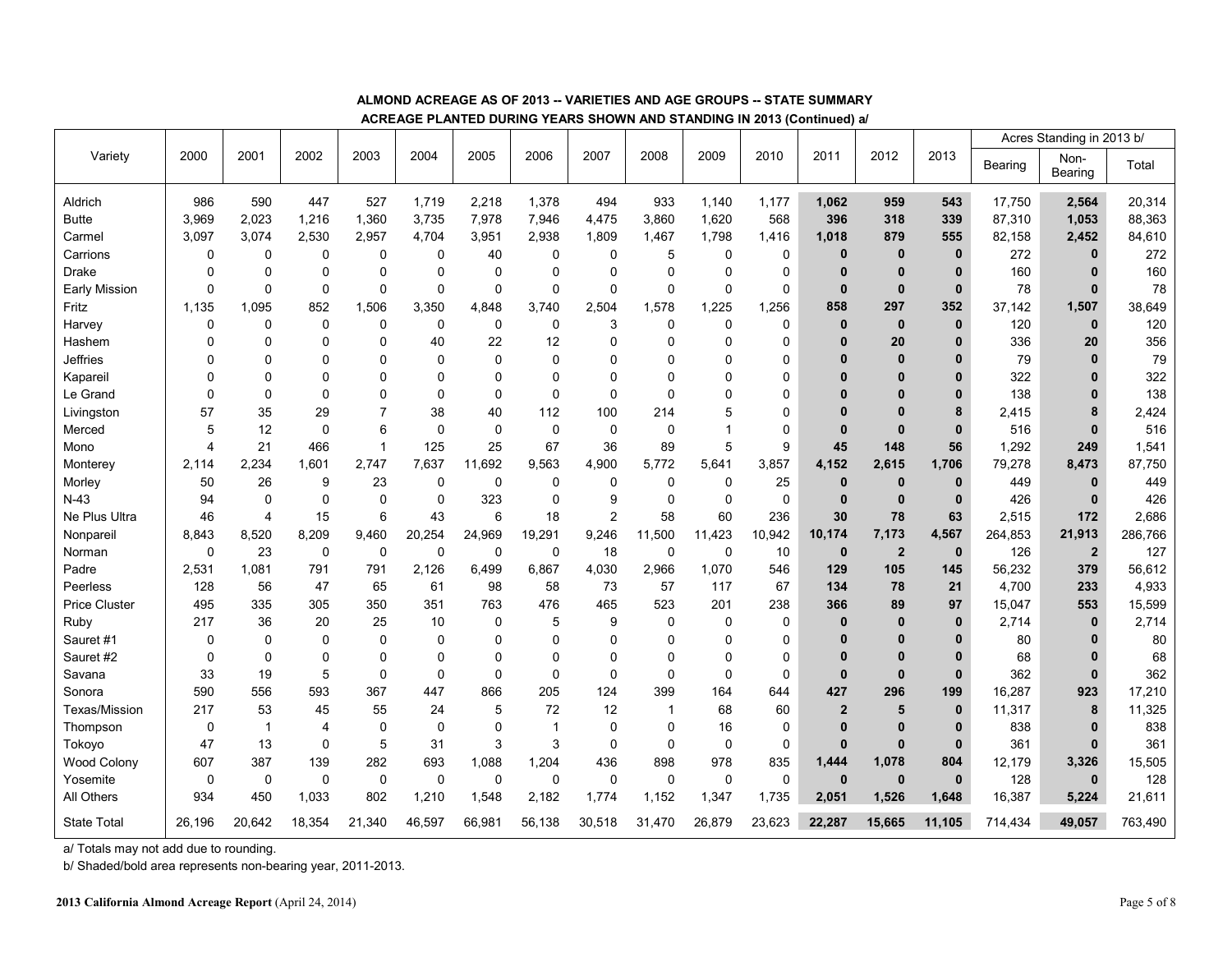| County             | 1984 &<br>Earlier | 1985           | 1986           | 1987     | 1988           | 1989           | 1990         | 1991        | 1992     | 1993        | 1994     | 1995        | 1996         | 1997     | 1998     | 1999        |
|--------------------|-------------------|----------------|----------------|----------|----------------|----------------|--------------|-------------|----------|-------------|----------|-------------|--------------|----------|----------|-------------|
| Amador             | $\Omega$          | 0              | $\mathbf 0$    | 0        | 0              | 0              | $\mathbf 0$  | $\mathbf 0$ | 0        | 0           | 0        | $\mathbf 0$ | $\Omega$     | 0        | $\Omega$ | $\Omega$    |
| <b>Butte</b>       | 1,810             | 106            | 72             | 49       | 177            | 46             | 175          | 124         | 332      | 198         | 378      | 644         | 1,178        | 617      | 519      | 309         |
| Calaveras          | 10                | 0              | $\mathbf 0$    | $\Omega$ | 0              | $\Omega$       | $\mathbf 0$  | 0           | 0        | $\mathbf 0$ | 0        | 0           | $\mathbf{0}$ | 0        | $\Omega$ | $\mathbf 0$ |
| Colusa             | 723               | 13             | 31             | 78       | 69             | 180            | 295          | 37          | 60       | 181         | 527      | 293         | 331          | 515      | 802      | 624         |
| Contra Costa       | 3                 | $\mathbf 0$    | $\mathbf 0$    | $\Omega$ | 0              | $\Omega$       | $\mathbf 0$  | $\mathbf 0$ | 0        | $\mathbf 0$ | 0        | $\mathbf 0$ | $\mathbf{0}$ | $\Omega$ | $\Omega$ | $\mathbf 0$ |
| Fresno             | 1,318             | 232            | 281            | 328      | 294            | 334            | 1.477        | 303         | 378      | 804         | 1.158    | 1,366       | 957          | 1,894    | 1.743    | 2,265       |
| Glenn              | 802               | 17             | $\mathbf 0$    | 43       | 40             | 162            | 151          | 136         | 31       | 280         | 1,066    | 1,259       | 818          | 305      | 1,319    | 1,250       |
| Kern               | 943               | 9              | 66             | 106      | 429            | 527            | 869          | 347         | 236      | 1,771       | 1,854    | 2,036       | 2,981        | 3,570    | 4.952    | 4,319       |
| Kings              | 12                | 0              | 5              | 10       | 2              | $\overline{7}$ | $\mathbf 0$  | 226         | 0        | 12          | 13       | 47          | 0            | 52       | 356      | 52          |
| Los Angeles        | 3                 | $\mathbf 0$    | $\mathbf 0$    | 0        | 0              | 0              | $\mathbf 0$  | 0           | 0        | $\mathbf 0$ | 0        | 0           | 0            | 0        | 0        | $\mathbf 0$ |
| Madera             | 2,759             | 445            | 410            | 187      | 330            | 444            | 622          | 431         | 254      | 547         | 834      | 806         | 872          | 1,019    | 594      | 414         |
| Merced             | 5,326             | 586            | 172            | 411      | 390            | 641            | 820          | 629         | 854      | 612         | 1,509    | 1,382       | 1,040        | 1,592    | 1,445    | 1,190       |
| Placer             | 5                 | $\mathbf 0$    | $\mathbf 0$    | 0        | 0              | 0              | $\mathbf 0$  | $\mathbf 0$ | 0        | $\mathbf 0$ | 0        | $\mathbf 0$ | $\mathbf{0}$ | 0        | $\Omega$ | 0           |
| Riverside          |                   | 0              | $\Omega$       | 0        | 0              | $\Omega$       | 0            | $\mathbf 0$ | 0        | $\mathbf 0$ | 0        | $\Omega$    | $\Omega$     | $\Omega$ | $\Omega$ | $\Omega$    |
| Sacramento         |                   | $\mathbf 0$    | $\Omega$       | $\Omega$ | $\Omega$       | $\Omega$       | $\mathbf{0}$ | $\Omega$    | $\Omega$ | $\Omega$    | $\Omega$ | $\Omega$    | $\Omega$     | $\Omega$ | $\Omega$ | $\Omega$    |
| San Joaquin        | 2,000             | 133            | 95             | 127      | 201            | 208            | 332          | 176         | 324      | 435         | 474      | 544         | 568          | 454      | 564      | 552         |
| San Luis Obispo    | 464               | 8              | $\mathbf 0$    | $\Omega$ | 0              | $\Omega$       | $\mathbf{0}$ | $\mathbf 0$ | 0        | $\Omega$    | 0        | $\Omega$    | $\mathbf{0}$ | 0        | $\Omega$ | 0           |
| Santa Clara        | $\Omega$          | 0              | $\mathbf 0$    | 0        | 0              | $\Omega$       | 0            | $\mathbf 0$ | 0        | $\mathbf 0$ | 0        | 0           | $\Omega$     | $\Omega$ | $\Omega$ | 0           |
| Solano             | 139               | $\mathbf 0$    | $\Omega$       | $\Omega$ | 20             | $\Omega$       | $\mathbf{0}$ | $\Omega$    | $\Omega$ | $\Omega$    | 19       | 49          | 48           | 57       | 83       | 13          |
| Stanislaus         | 3,325             | 481            | 206            | 220      | 484            | 514            | 794          | 769         | 1.047    | 892         | 1,965    | 1,658       | 1,184        | 1,390    | 1.680    | 1,441       |
| Sutter             | 209               | 9              | $\overline{2}$ | 10       | $\Omega$       | 8              | 0            | 19          | 13       | $\mathbf 0$ | 48       | 30          | 37           | 125      | 105      | 16          |
| Tehama             | 492               | 29             | 25             | 95       | 15             | 50             | $\mathbf 0$  | 40          | 6        | 107         | 131      | 132         | 293          | 34       | 292      | 123         |
| Tulare             | 372               | 12             | $\mathbf 0$    | 19       | 39             | 83             | 22           | 93          | 261      | 68          | 58       | 274         | 369          | 222      | 226      | 324         |
| Yolo               | 493               | $\overline{2}$ | $\mathbf 0$    |          | 13             | 12             | 10           | 11          | 20       | 64          | 21       | 103         | 132          | 170      | 65       | 89          |
| Yuba               | 30                | 0              | $\mathbf 0$    | $\Omega$ | $\overline{7}$ | $\Omega$       | $\mathbf 0$  | 27          | 0        | $\mathbf 0$ | 0        | 0           | 70           | $\Omega$ | 41       | 46          |
| <b>State Total</b> | 21,240            | 2,080          | 1,364          | 1,688    | 2,510          | 3,216          | 5,567        | 3,367       | 3,815    | 5,970       | 10,054   | 10,623      | 10,876       | 12,015   | 14,784   | 13,026      |

**2013 NONPAREIL VARIETY ACREAGE SUMMARY BY YEAR PLANTED a/** 

a/ Totals may not add due to rounding.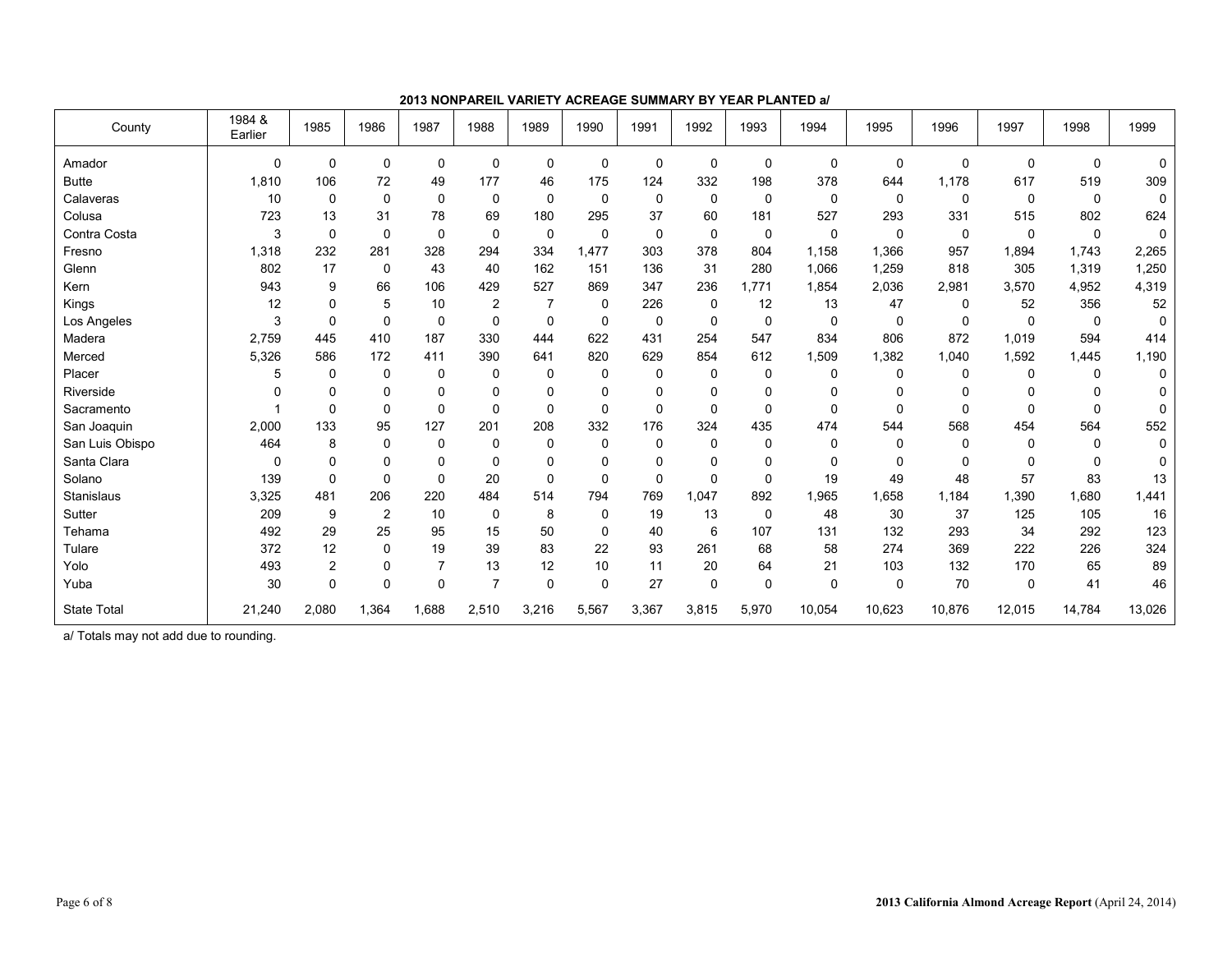|                    |              |                |             |              |              |             |             |       |             |             |                |              |              |              |         | Acres Standing in 2013 b/ |         |
|--------------------|--------------|----------------|-------------|--------------|--------------|-------------|-------------|-------|-------------|-------------|----------------|--------------|--------------|--------------|---------|---------------------------|---------|
| County             | 2000         | 2001           | 2002        | 2003         | 2004         | 2005        | 2006        | 2007  | 2008        | 2009        | 2010           | 2011         | 2012         | 2013         | Bearing | Non-<br>Bearing           | Total   |
| Amador             | $\Omega$     | $\mathbf 0$    | 6           | $\Omega$     | $\mathbf{0}$ | 0           | $\Omega$    | 0     | $\Omega$    | $\Omega$    | $\mathbf 0$    | $\mathbf{0}$ | $\mathbf{0}$ | $\mathbf 0$  | 6       | $\mathbf 0$               | 6       |
| <b>Butte</b>       | 523          | 435            | 337         | 364          | 650          | 417         | 590         | 176   | 206         | 525         | 678            | 398          | 408          | 110          | 11.634  | 915                       | 12,549  |
| Calaveras          | 0            | $\mathbf 0$    | $\mathbf 0$ | $\mathbf 0$  | $\mathbf 0$  | 0           | 0           | 0     | $\mathbf 0$ | $\mathbf 0$ | $\mathbf 0$    | $\mathbf{0}$ | $\mathbf 0$  | $\mathbf{0}$ | 10      | $\bf{0}$                  | 10      |
| Colusa             | 533          | 784            | 288         | 996          | 1,128        | 1,583       | 1,028       | 624   | 212         | 970         | 492            | 991          | 431          | 125          | 13,395  | 1,547                     | 14,942  |
| Contra Costa       | $\mathbf{1}$ | $\mathbf 0$    | $\mathbf 0$ | $\Omega$     | $\mathbf 0$  | 0           | $\mathbf 0$ | 0     | $\Omega$    | $\mathbf 0$ | $\mathbf 0$    | $\mathbf{0}$ | $\mathbf{0}$ | $\mathbf{0}$ | 4       | $\bf{0}$                  | 4       |
| Fresno             | 1,670        | 1,627          | 1,472       | .961         | 3,271        | 4,620       | 3,674       | 1,420 | 1,181       | 1,232       | 1,603          | 1,961        | 1,308        | 660          | 38,858  | 3,929                     | 42,788  |
| Glenn              | 798          | 725            | 476         | 383          | 1,073        | 697         | 1,321       | 357   | 418         | 779         | 433            | 353          | 366          | 105          | 15,137  | 824                       | 15,961  |
| Kern               | 1,121        | 851            | 758         | 972          | 5,775        | 7,646       | 5,644       | 993   | 1,712       | 1,231       | 1,371          | 1,741        | 600          | 522          | 53,086  | 2,862                     | 55,948  |
| Kings              | 64           | 294            | 18          | 9            | 197          | 325         | 415         | 70    | 321         | 327         | 146            | 100          | 17           | 31           | 2,977   | 148                       | 3,125   |
| Los Angeles        | $\Omega$     | 0              | $\mathbf 0$ | $\Omega$     | 0            | 0           | 0           | 0     | 0           | $\mathbf 0$ | 0              | $\mathbf 0$  | $\mathbf{0}$ | $\mathbf{0}$ | 3       | $\bf{0}$                  | 3       |
| Madera             | 328          | 745            | 623         | 1,316        | 1,987        | 1,605       | 1,807       | 1,715 | 2,384       | 2,724       | 1,355          | 951          | 975          | 850          | 27,557  | 2,777                     | 30,334  |
| Merced             | 1,232        | 1,046          | 1,224       | .192         | 2,395        | 1,991       | 1,318       | 1,584 | 1,510       | 1,001       | 1,093          | 579          | 504          | 544          | 34,182  | 1,627                     | 35,809  |
| Placer             | $\Omega$     | $\mathbf 0$    | $\mathbf 0$ | $\mathbf{0}$ | 0            | 0           | $\Omega$    | 0     | $\mathbf 0$ | 0           | 0              | 11           | 0            | $\bf{0}$     | 5       | 11                        | 16      |
| Riverside          | $\Omega$     | $\Omega$       | 0           | $\Omega$     | 0            | $\Omega$    | $\Omega$    | 0     | 115         | $\Omega$    | $\mathbf 0$    | $\mathbf{0}$ | $\bf{0}$     | $\bf{0}$     | 115     | n                         | 115     |
| Sacramento         | $\Omega$     | $\mathbf 0$    | $\pmb{0}$   | $\Omega$     | $\Omega$     | $\mathbf 0$ | $\Omega$    | 0     | 0           | 0           | $\mathbf 0$    | $\mathbf{0}$ | $\bf{0}$     | $\mathbf{0}$ |         | $\bf{0}$                  |         |
| San Joaquin        | 706          | 502            | 470         | 550          | 624          | 692         | 508         | 490   | 622         | 488         | 471            | 691          | 573          | 335          | 13,310  | 1,598                     | 14,908  |
| San Luis Obispo    | $\Omega$     | $\mathbf 0$    | $\pmb{0}$   | $\Omega$     | 0            | 0           | $\mathbf 0$ | 0     | $\mathbf 0$ | $\mathbf 0$ | 0              | $\bf{0}$     | 75           | $\mathbf{0}$ | 472     | 75                        | 547     |
| Santa Clara        | $\Omega$     | $\Omega$       | 0           | $\Omega$     | $\Omega$     | $\Omega$    | $\Omega$    | 0     | 24          | $\Omega$    | $\mathbf 0$    | $\bf{0}$     | $\bf{0}$     | $\bf{0}$     | 24      | $\Omega$                  | 24      |
| Solano             | 99           | 28             | 91          | 17           | 18           | 118         | 96          | 15    | $\Omega$    | 53          | 20             | 25           | $\bf{0}$     | 97           | 982     | 122                       | 1,104   |
| <b>Stanislaus</b>  | 1,161        | .208           | 1,952       | .030         | 1.824        | 3.489       | 1.468       | 1,062 | 1,988       | 1,365       | 1,564          | 1,404        | 1.169        | 888          | 36,160  | 3,461                     | 39,622  |
| Sutter             | 29           | $\overline{2}$ | 10          | 19           | 62           | 124         | 118         | 12    | 6           | 27          | 106            | 69           | 25           | 10           | 1,144   | 105                       | 1,248   |
| Tehama             | 71           | 70             | 172         | 213          | 217          | 102         | 116         | 58    | 39          | 127         | 278            | 58           | 72           | 6            | 3,326   | 135                       | 3,461   |
| Tulare             | 420          | 106            | 180         | 368          | 580          | 1,338       | 950         | 522   | 563         | 373         | 1,079          | 464          | 402          | 174          | 8,919   | 1,041                     | 9,960   |
| Yolo               | 90           | 86             | 99          | 69           | 451          | 225         | 209         | 151   | 200         | 201         | 250            | 363          | 247          | 109          | 3,240   | 719                       | 3,959   |
| Yuba               | $\Omega$     | 14             | 33          | $\Omega$     | 3            | 0           | 30          | 0     | $\Omega$    | $\mathbf 0$ | $\overline{4}$ | 15           | $\mathbf{0}$ | $\mathbf 0$  | 305     | 15                        | 320     |
| <b>State Total</b> | 8,843        | 8,520          | 8,209       | 9.460        | 20,254       | 24,969      | 19,291      | 9,246 | 11,500      | 11,423      | 10,942         | 10,174       | 7,173        | 4,567        | 264,853 | 21,913                    | 286,766 |

**2013 NONPAREIL VARIETY ACREAGE SUMMARY BY YEAR PLANTED (Continued) a/** 

a/ Totals may not add due to rounding.

b/ Shaded/bold area represents non-bearing year, 2011-2013.